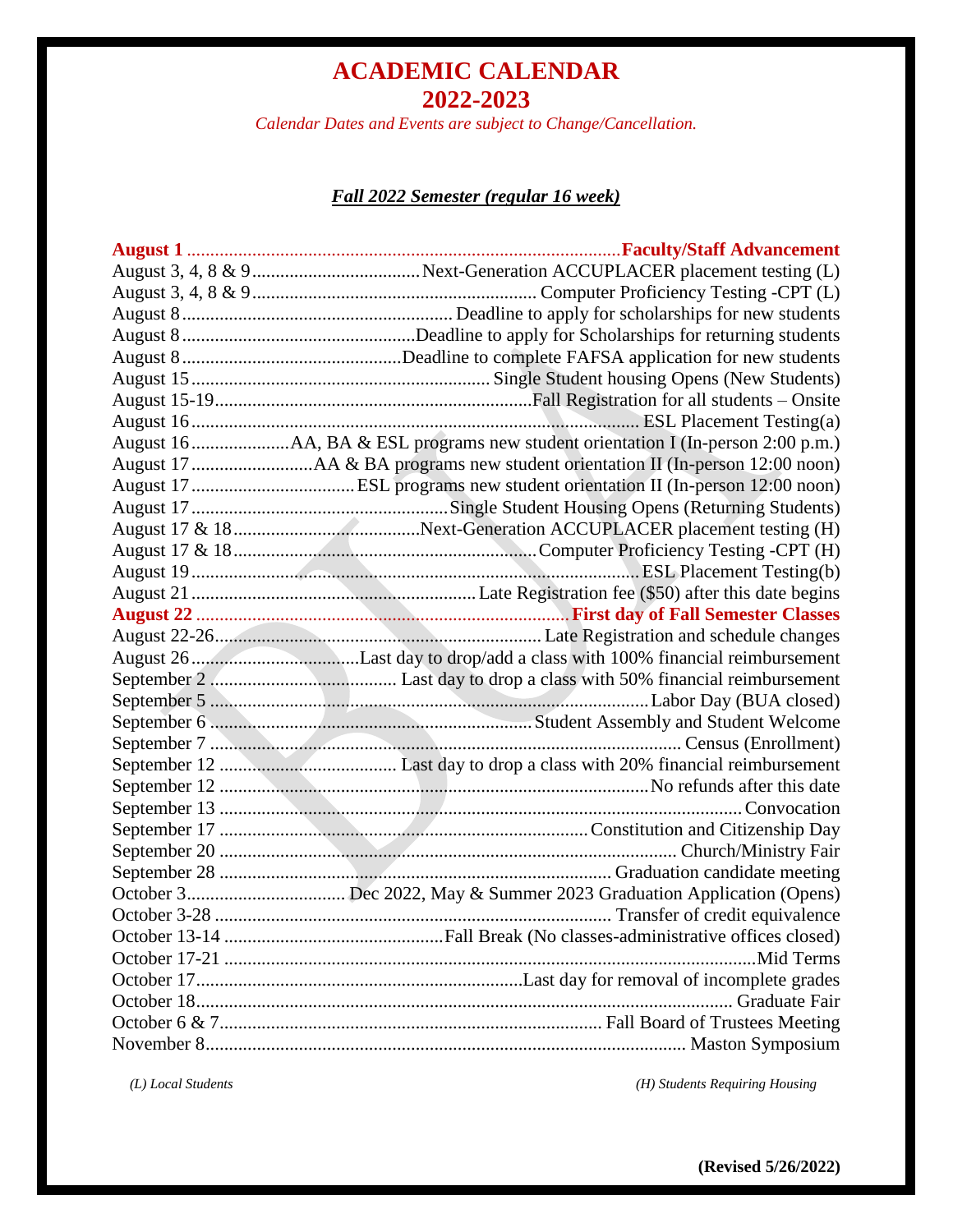*Calendar Dates and Events are subject to Change/Cancellation.*

#### **General J-Flex, January 2023 (January 4 - 11)** *Check specific schedule with your class syllabus*

A

| January 10 Manuary 10 Manuary 20 Manuary 10 Manuary 10 Manuary 10 Manuary 10 Manuary 10 Manuary 10 Manuary 10 Manuary 10 Manuary 10 Manuary 10 Manuary 10 Manuary 10 Manuary 10 Manuary 10 Manuary 10 Manuary 10 Manuary 10 Ma |
|--------------------------------------------------------------------------------------------------------------------------------------------------------------------------------------------------------------------------------|
|                                                                                                                                                                                                                                |
|                                                                                                                                                                                                                                |

## **Spring 2023 Semester (regular 16 weeks)**

 *(L) Local Students (H) Students Requiring Housing*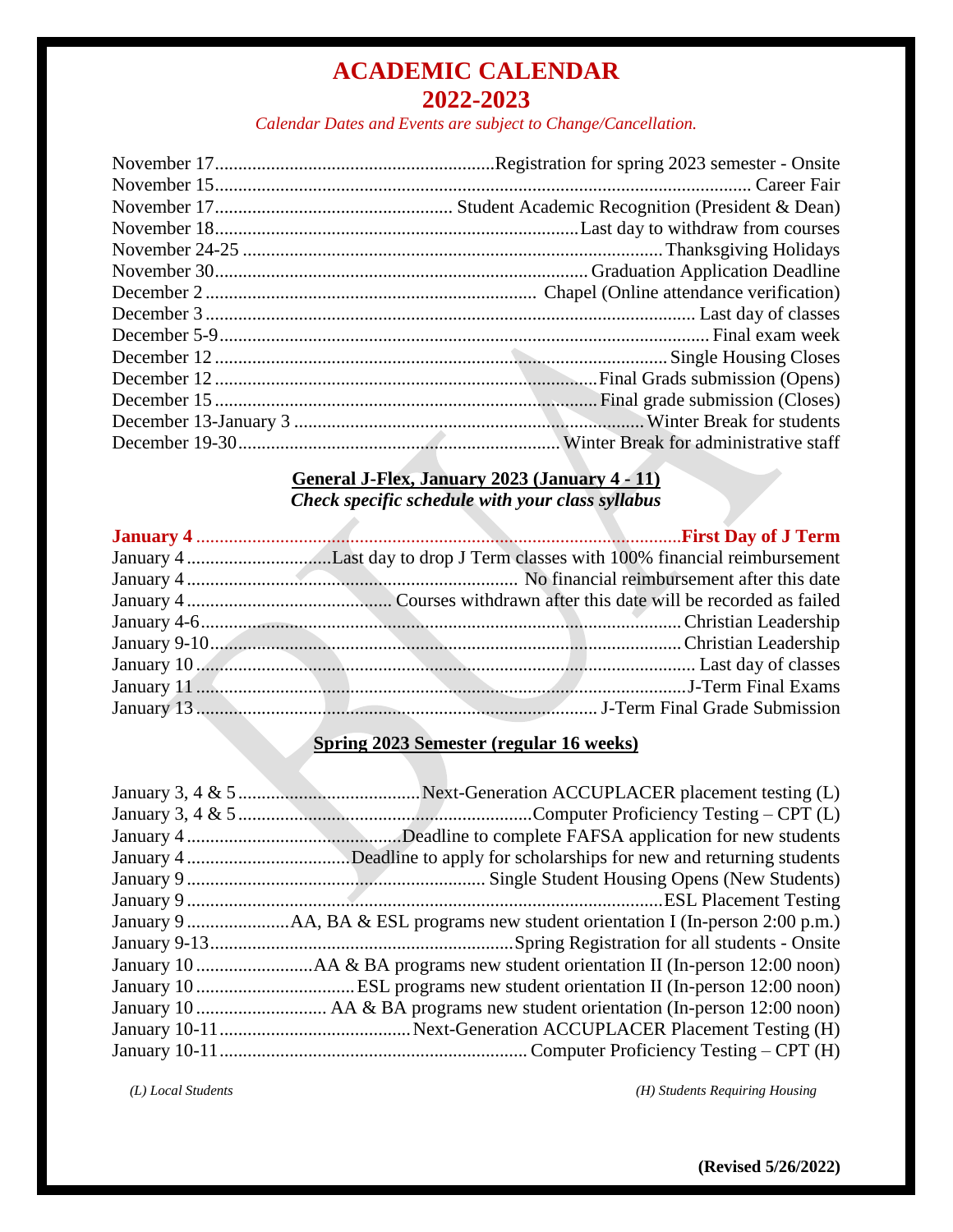*Calendar Dates and Events are subject to Change/Cancellation.*

| April 11 m. Collins Lecture |
|-----------------------------|
|                             |
|                             |
|                             |
|                             |
|                             |
|                             |
|                             |
|                             |
|                             |
|                             |
|                             |
|                             |
|                             |
|                             |
|                             |
|                             |